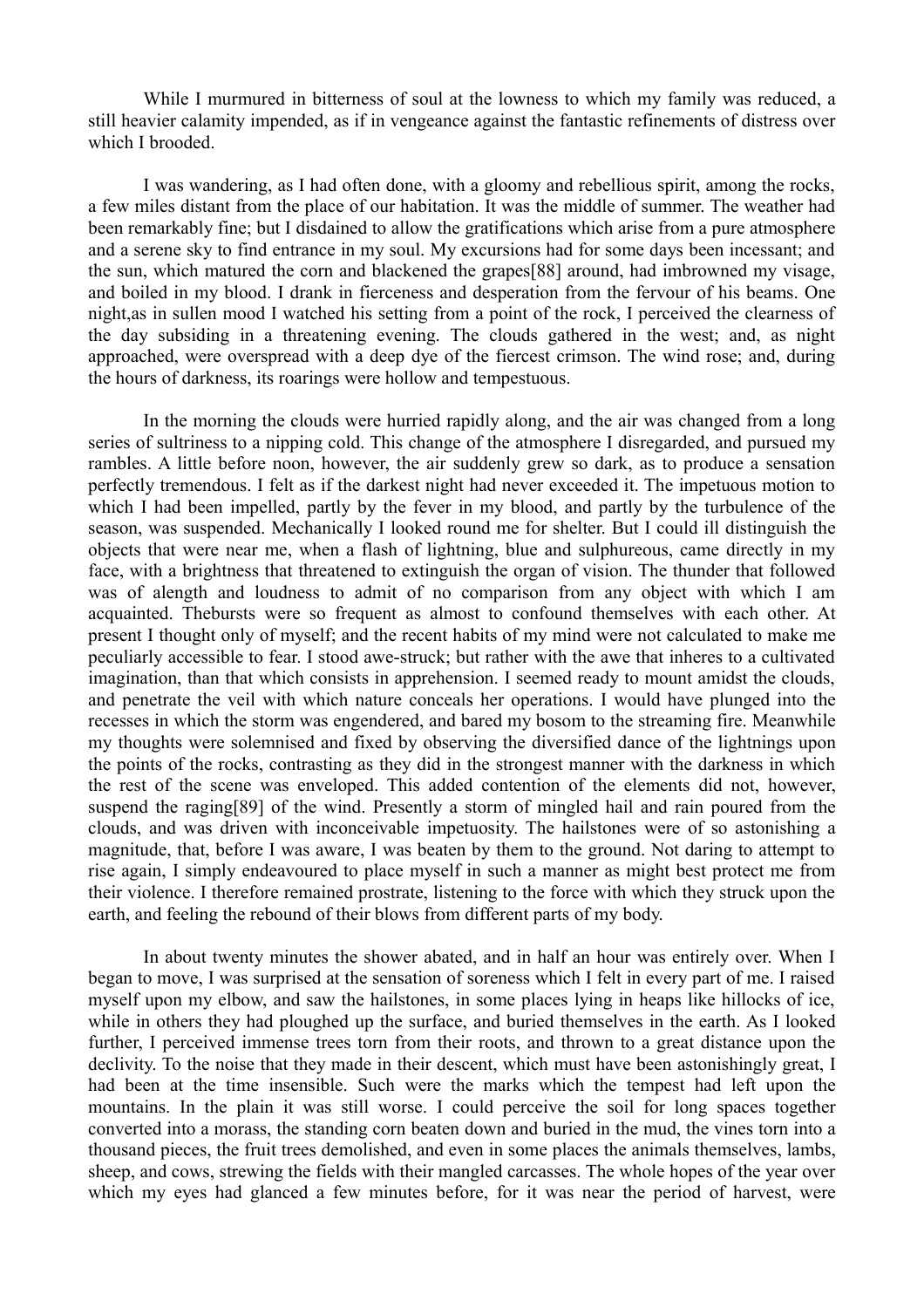converted into the most barren and dreary scene that any quarter of the globe ever witnessed. I was mounted upon a considerable eminence, and had an extensive prospect of this horrible devastation. As I stood gazing in mute astonishment, suddenly a fear came over me that struck dampness to my very heart. What was the situation of my own family and their little remaining property, amidst this dreadful ruin? I was in a position where, though I nearly faced our habitation, a point of the rock intercepted it from my sight. The obstacle[90] was but a small one, yet it would require a considerable circuit to overcome. I flew along the path with a speed that scarcely permitted me to breathe. When I had passed the upper rock, the whole extensive scene opened upon me in an instant. What were my sensations, when I perceived that the devastation had been even more complete here than on the side where I first viewed it! My own cottage in particular, which that very morning had contained, and I hoped continued to contain, all that was most dear to my heart, seemed to stand an entire solitude in the midst of an immense swamp.

Marguerite, whose idea, upon our retreat into Switzerland, had been that of conforming without reserve to the new situation that was allotted us, had immediately expended the whole of what remained from the shipwreck of our fortune, in the purchase of the cottage in which we dwelt, and small portion of land around it, sufficient with economy for the support of our family. Under her direction the hills had been covered with vines, and the fields with corn. She had purchased cows to furnish us with milk, and sheep with their fleeces, and had formed her establishment upon the model of the Swiss peasantry in our neighbourhood. Reverting to the simplicity of nature, appeared to her like building upon an immovable basis, which the clash of nations could not destroy, and which was too humble to fear the treachery of courts, or the caprice of artificial refinement.

It was all swept away in a moment. Our little property looked as if it had been particularly a mark for the vengeance of Heaven, and was more utterly destroyed than any of the surrounding scenes. There was not a tree left standing; there was not a hedge or a limit that remained within or around it; chaos had here resumed his empire, and avenged himself of the extraordinary order and beauty it had lately displayed.

I was not overwhelmed with this astonishing spectacle. At that moment nature found her way to my heart, and made a man of me. I made light of these petty accessories of our existence; and the thought of my wife and my children, simply as they were in themselves, filled every[91] avenue of my heart. For them, and them alone, I was interested: it was a question for their lives. To conceive what they might personally have sustained was a horror that seemed to freeze up all the arteries of my heart. I descended from the mountain. It was with the greatest difficulty, and not without many circuitous deviations, that I proceeded; so much was the surface changed, and so deep and miry the swamps. My terror increased, as I passed near to the carcasses of the animals who had fallen victims to this convulsion of the elements. I observed, with inconceivable alarm, that the dead or wounded bodies of some human beings were intermingled with the brute destruction. I stayed not to enquire whether they were yet in a state to require assistance; the idea that had taken possession of me left no room for the sentiment of general humanity.

A little further on I distinctly remarked the body of a woman at some distance from any habitation, who appeared to be dead, destroyed by the storm. Near her lay a female infant, apparently about six years of age. My attention was involuntarily arrested; I thought of Louisa, that sweet and amiable child, so like her admirable mother. The figure was hers; the colour of the robe corresponded to that in which I last saw her. The child was lying on her face. With all the impatient emotions of a father, I stooped down. I turned over the body, that I might identify my child. It was still warm; life had scarcely deserted it. I gazed upon the visage; it was distorted with the agonies of death: but enough to convince me still remained discernible; it was not Louisa!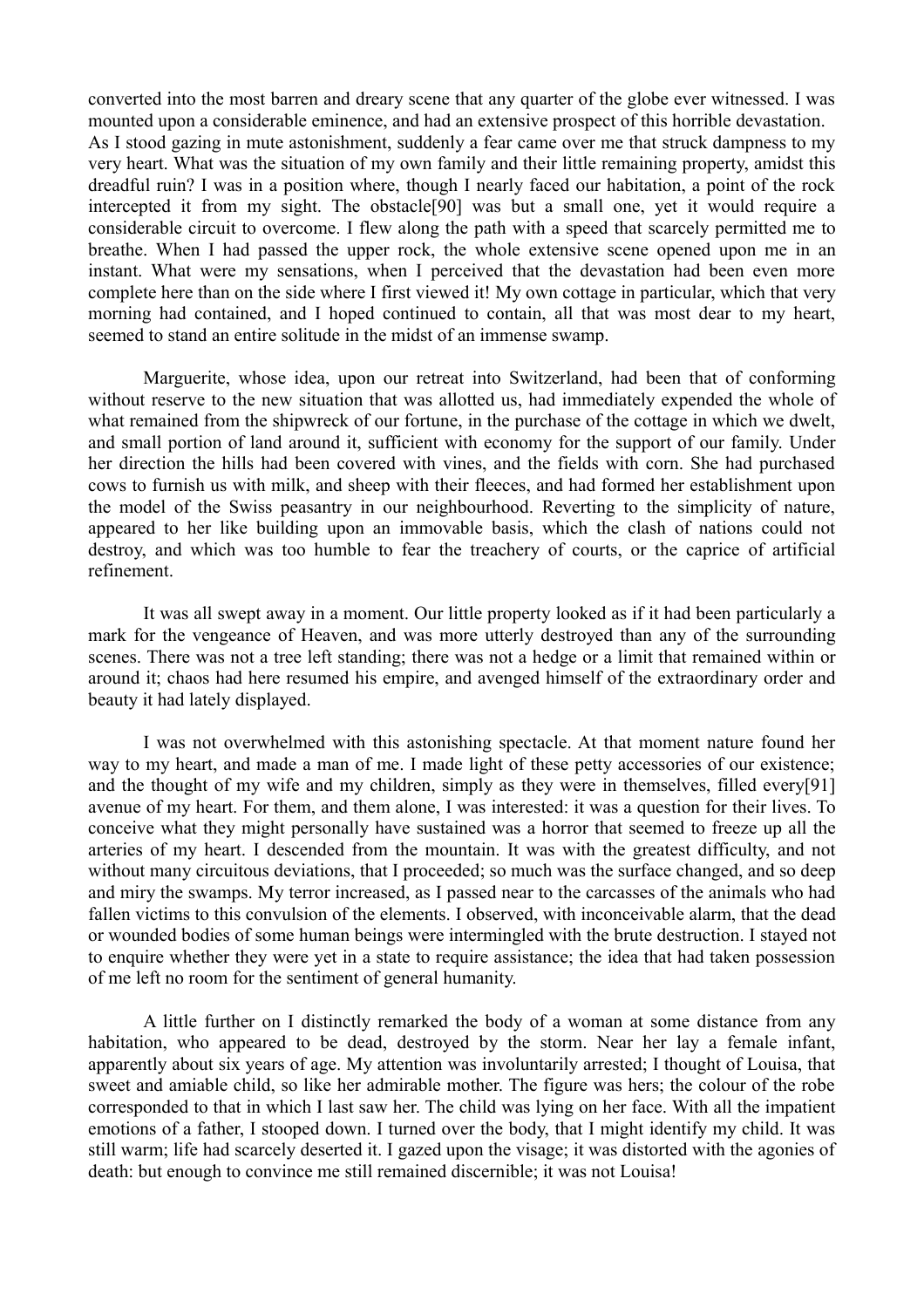I can scarcely recollect a period through all the strange vicissitudes of my existence to be compared with this. If I had not felt what I then felt, I could never have conceived it. Human nature is so constituted, that the highest degree of anguish, an anguish in which the heart stretches itself to take in the mightiness of its woe, can be felt but for a few instants. When the calamity we feared is already arrived, or when the expectation of it is so certain as to shut out hope, there seems to be a principle within us by which we look with misanthropic composure on the state[92] to which we are reduced, and the heart sullenly contracts and accommodates itself to what it most abhorred. Our hopes wither; and our pride, our self-complacence, all that taught us to rejoice in existence, wither along with them. But, when hope yet struggles with despair, or when the calamity abruptly announces itself, then is the true contention, the tempest and uproar of the soul too vast to be endured.

This sentiment of ineffable wretchedness I experienced, when I stooped down over the body of the imaginary Louisa, and when I hastened to obtain the certainty which was of all things most terrible to me. The termination of such a moment of horror is scarcely less memorable than its intrinsic greatness. In an instant the soul recovers its balance, and the thought is as if it has never been. I clapped my hands in an ecstasy at once of joy and astonishment, so sure did I seem to have made myself of my misfortune; I quitted the body with an unburdened heart; I flew towards my home, that I might ascertain whether I was prematurely speaking comfort to my spirit.

At length I reached it. I saw the happy group assembled at the door. Marguerite had entertained the same terrors for me, with which I had myself so lately been impressed. We flew into each other's arms. She hid her face in my neck, and sobbed audibly. I embraced each of the children in turn, but Louisa with the most heartfelt delight. "Are you safe, papa?"—"Are you safe, my child?" were echoed on every side. A spectator, unacquainted with what was passing in our hearts, would certainly have stood astonished to see the transport with which we exulted, surrounded as we were with desolation and ruin.

After an interval, however, we opened our eyes, and began to ruminate upon the new condition in which we were placed. Marguerite and myself watched each other's countenances with anxiety, to discover what were likely to be the feelings of either in this terrible crisis. "Be of good heart, my love," said Marguerite; "do not suffer the accident which has happened entirely to overcome you." There was a mixed compassion, tenderness, and anxiety in the tone of voice with which she uttered these words, that was inexpressibly delightful. [93]

"No, Marguerite," replied I, with enthusiastic impetuosity, "I am not cast down; I never shall be cast down again. Ruin is nothing to me, so long as I am surrounded with you and our dear children. I have for some time been a fool. In the midst of every real blessing, I have fashioned for myself imaginary evils. But my eyes are now opened. How easily is the human mind induced to forget those benefits with which we are constantly surrounded, and our possession of which we regard as secure! The feelings of this morning have awakened me. I am now cured of my folly. I have learned to value my domestic blessings as I ought. Having preserved them, I esteem myself to have lost nothing. What are gold and jewels and precious utensils? Mere dross and dirt. The human face and the human heart, reciprocations of kindness and love, and all the nameless sympathies of our nature,—these are the only objects worth being attached to. What are rank and station?—the homage of the multitude and the applause of fools. Let me judge for myself! The value of a man is in his intrinsic qualities; in that of which power cannot strip him, and which adverse fortune cannot take away. That for which he is indebted to circumstances, is mere trapping and tinsel. I should love these precious and ingenuous creatures before me better, though in rags, than the children of kings in all the pomp of ornament. I am proud to be their father. Whatever may be my personal faults, the world is my debtor for having been the occasion of their existence. But they are endeared to me by a better principle than pride. I love them for their qualities. He that loves, and is loved by, a race of